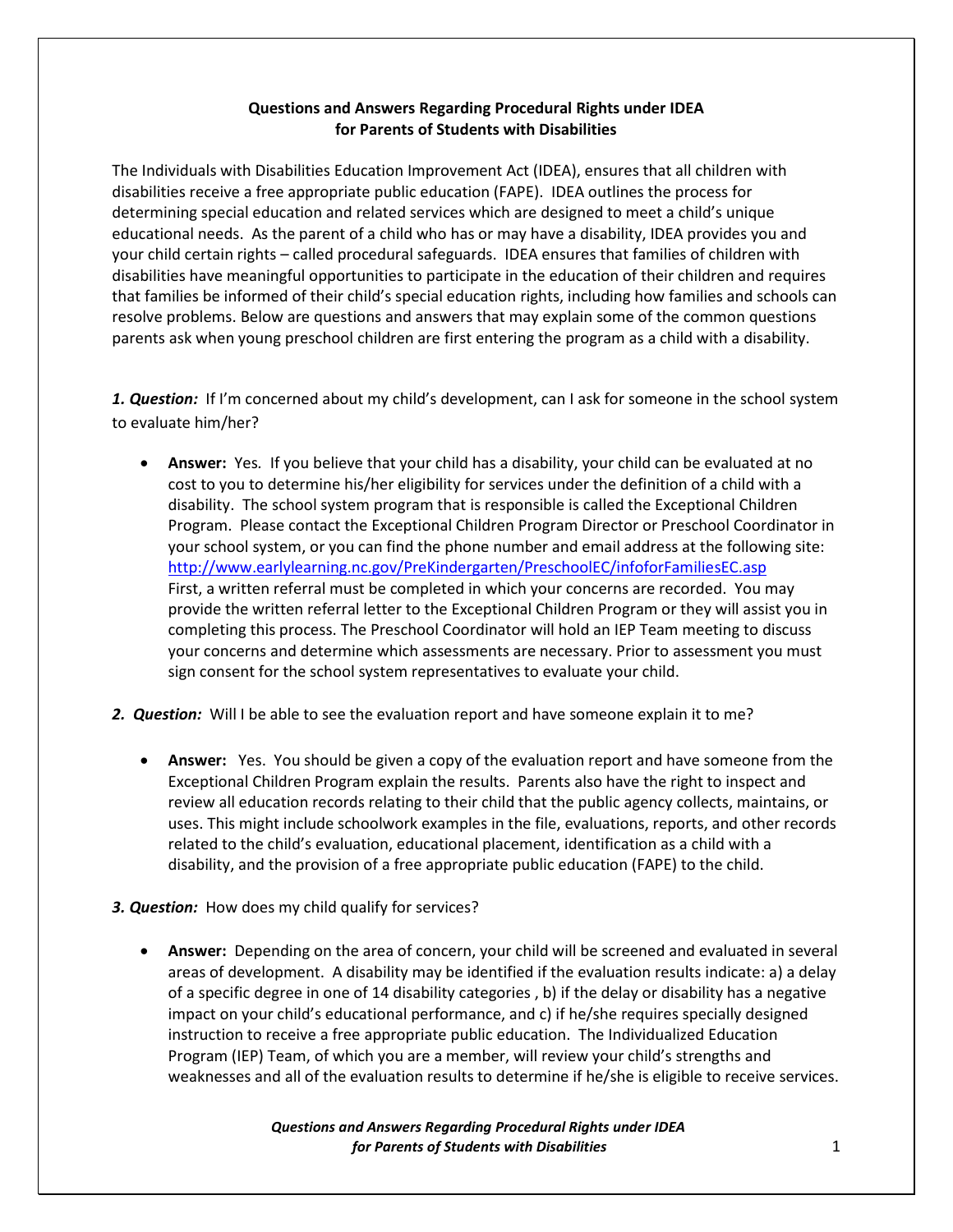Before services can begin, you must give written consent for those services. The IEP Team must develop an individualized education program which addresses your child's unique needs through measurable goals and provide you a written statement explaining what services they propose to provide to your child.

## *4. Question: In which meetings do parents have the right to participate?*

 **Answer**: Parents have the right to participate as an IEP Team member in meetings related to the evaluation, identification, educational placement of their child, and the provision of a free and appropriate public education (FAPE).

# *5. Question: How will I know when meetings are going to be held?*

 **Answer:** Public schools must provide parents with a written notice of a meeting, (Invitation to Conference), that tells the location and time of the meeting, the purpose, and the individuals who will be present. It should also tell you that you may bring individuals who have knowledge or special expertise about your child. If neither parent can participate in a meeting, the school must use other methods to ensure your participation, such as individual or conference calls, or video conferencing.

# **6. Question: Can the school system share my child's information with others?**

 **Answer:** The information maintained and used by your school system about your child will be kept confidential and is available to you on request. This information is stored and released in accordance with the Family Educational Rights and Privacy Act (FERPA) of 1974. You must provide written consent for the school system to share this information with any other individual or program. Your consent is not required for the school system to transfer your child's records to another public school if your child should transfer.

# *7. Question: Can the services be changed after I give my consent?*

 **Answer:** Yes. If the Exceptional Children Program proposes to change anything about the services listed on the IEP, a meeting may be held to discuss the proposed changes. Before services listed on the IEP can be changed, the Exceptional Children Program must provide you a written statement (called Prior Written Notice) explaining what they propose to change and the reasons, and you have the right to request mediation or a due process hearing if you disagree.

# *8. Question: What if I do not agree with the decision made by the IEP team?*

 **Answer**: You have the right to disagree with your child's identification, evaluation or provision of services. There are several options in North Carolina for resolving disagreements between the school and parents of students with disabilities. It is always appropriate to discuss the matter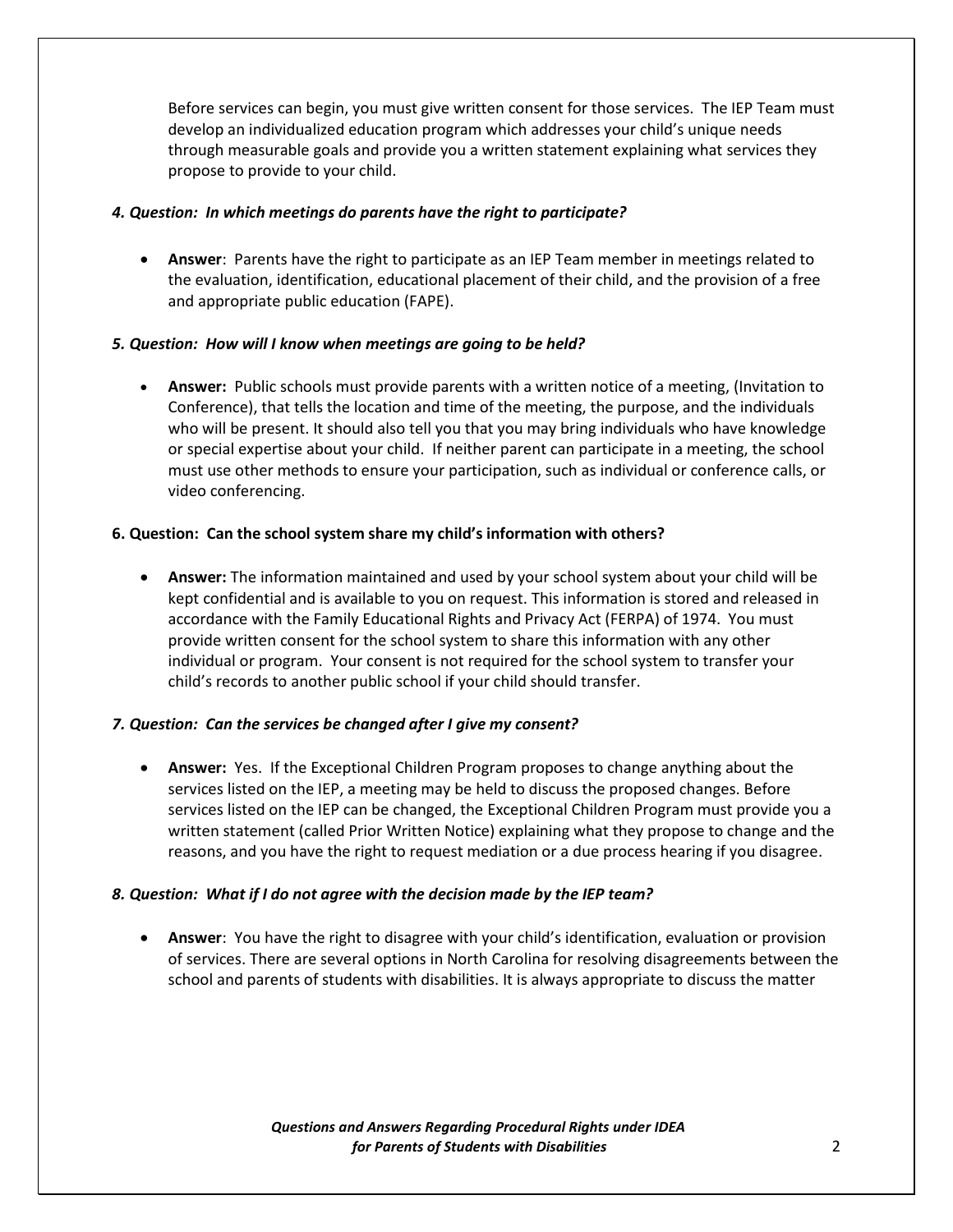with the IEP Team, Preschool Program Coordinator or Exceptional Children Program Director in the central office of the school system. However, when there is an unresolved disagreement, the options for dispute resolution can be found on the following link:

<http://ec.ncpublicschools.gov/parent-resources/dispute-resolution>

## o **Informal Dispute Resolution**

#### **[Facilitation](http://www.ncpublicschools.org/ec/policy/dispute/meeting/)**

When parents or school representatives are apprehensive about the next IEP meeting, or it is a complex meeting with numerous participants, or communication between home and school is becoming tense, an impartial facilitator can be requested to assist the IEP team members in communicating more effectively, keeping the focus on student outcomes, and developing compliant IEPs.

For more information on requesting a facilitated IEP meeting, please go to: <http://ec.ncpublicschools.gov/parent-resources/dispute-resolution/facilitation>

#### o **Formal Means of Dispute Resolution**

When informal means for solving disagreements have not been successful, more formal dispute resolution alternatives are available through the provisions of federal and state laws governing special education [the Individuals with Disabilities Education Act (IDEA) and Article 9 of Chapter 115C of the North Carolina General Statutes]. Additional information and the forms for requesting dispute resolution assistance are on this link: <http://ec.ncpublicschools.gov/parent-resources/dispute-resolution>

## **[Mediation](http://www.ncpublicschools.org/ec/policy/dispute/mediation/)**

You or the school have the right to request the Department of Public Instruction (DPI), Exceptional Children Division to provide a neutral mediator if the IEP Team is unable to agree upon the identification, evaluation, educational program, placement or the provision of a free appropriate public education (FAPE) for your son or daughter.

#### **[Formal Written Complaints](http://www.ncpublicschools.org/ec/policy/dispute/complaints/)**

You may file a written complaint with the DPI Exceptional Children Division. A State complaint is a signed written statement that alleges a school or local educational agency is not following special education law and regulations found in IDEA , *NC Policies Governing Services for Children with Disabilities* or in Article 9 of Section 115C in the NC General Statutes. This complaint is a formal request for the EC Division to investigate the allegation(s) of noncompliance.

## **[Due Process Hearings](http://www.ncpublicschools.org/ec/policy/dispute/dueprocess/)**

A "due process hearing" is designed to resolve legal disputes between parents of children with disabilities and school systems concerning identification, evaluation, placement, a manifestation determination, and/or the denial of a free appropriate public education (FAPE). Parents must complete a petition and submit it to the Superintendent of their school system, to the Office of Administrative Hearings, and to the Due Process Liaison at the

> *Questions and Answers Regarding Procedural Rights under IDEA for Parents of Students with Disabilities*3